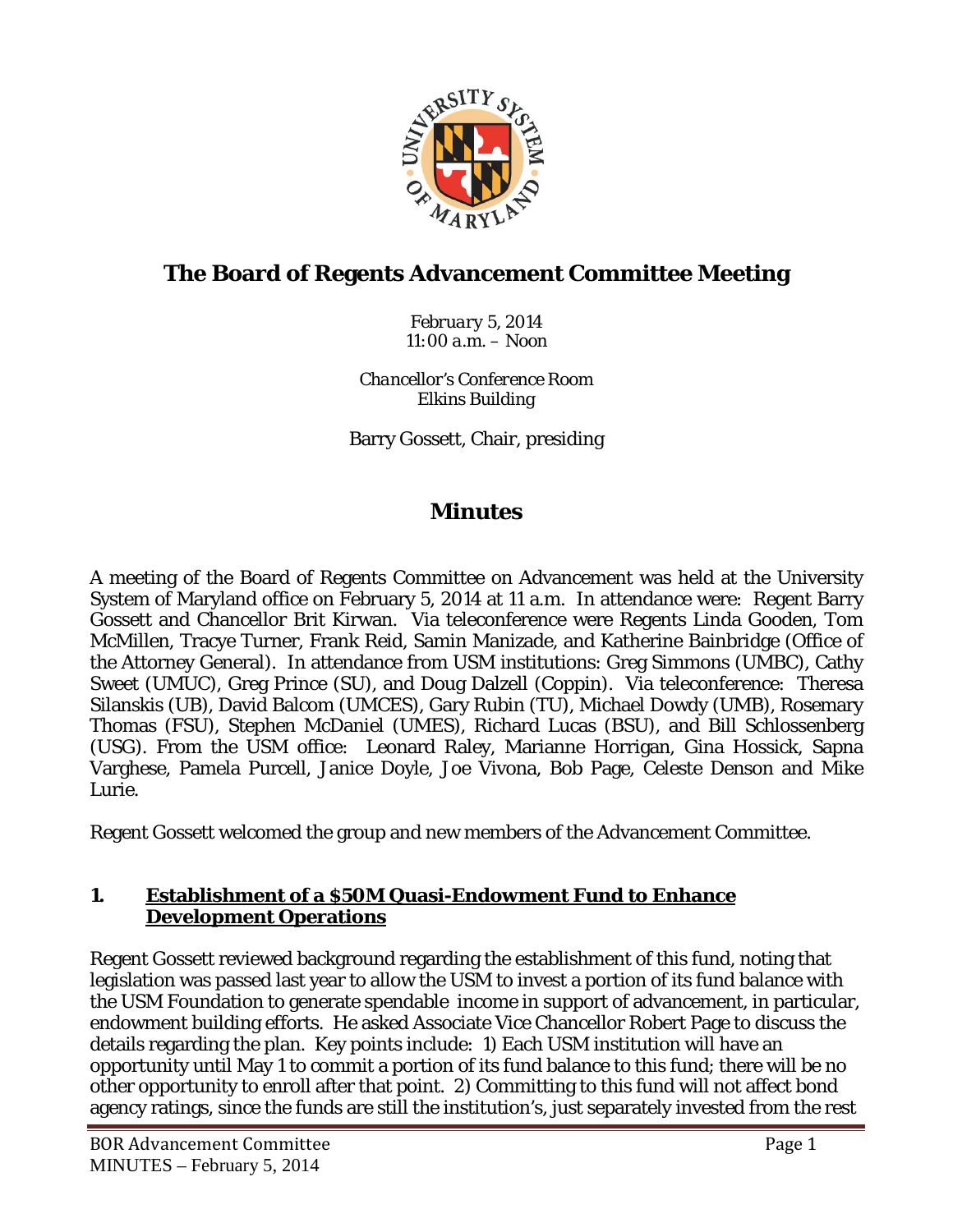of their reserve. 3) For some institutions, this program will offset modest declines in the Common Trust administrative fee reimbursement, as well as add to resources for advancement. 4) The quasi-endowment will be invested in the University System of Maryland Foundation, most likely its operating fund, and later moved to the endowment portfolio after a few years at the direction of the Advancement Committee. 5) It is the intention of the Advancement Committee that the spendable income from the quasiendowment be used to enhance funding available for the development and fund-raising operations, rather than a substitute for existing funding.

Regent Gossett emphasized to the vice presidents that there will be a need to report on progress made to improve fundraising (in particular endowment building) as a result of this new funding. The Regents Advancement Committee will require such reporting, and it is likely that such reporting will be used to communicate with the legislature. Vice Chancellor Vivona stressed that the next campaign must see a larger percentage of giving to endowment, since the System as a whole is behind its peers in this area. Vice Chancellor Raley urged that the presidents be encouraged to work on a significant endowment building effort.

## **2. Use of Services to Improve Alumni/Friend Engagement**

Regent Gossett provided background on a company he learned about a few years ago (Royall) that began as an enrollment management vendor but has moved into alumni/donor engagement. Vice Chancellor Raley and Associate Vice Chancellor Horrigan have also had a number of conversations with representatives from the company. The handout provided demonstrated some of the trend research the company has conducted and provided ideas about how to increase alumni engagement and giving. Given the USM institutions' focus on increasing alumni participation, exploring whether multi-campus or individual campus partnerships with an outside company would generate results in a cost-efficient way may be worthwhile. Royall was presented as an example of such a company; there are many similar companies providing this kind of service.

## **3. Role of Presidents in Fundraising**

Regent Gossett mentioned that he and Vice Chancellor Raley had visited most of the presidents, vice presidents, and advancement staff across the USM. He wanted to take the opportunity to stress the importance of the president's role in fundraising and to offer his and the USM office's help. Chancellor Kirwan noted that fundraising goals were part of the presidents' evaluations and suggested that perhaps there could be more metrics introduced into the evaluation. UMCES Vice President David Balcom also recommended that deans and lab directors be encouraged to take a lead in fundraising; the Chancellor enthusiastically endorsed this suggestion. The vice presidents thanked Regent Gossett for this offer and for his support.

## **4. Cost of Fundraising Summary**

Regent Gossett noted the annual cost of fundraising survey provided in the materials, stating that the cost was up slightly for FY13, but was still in line with expectations.